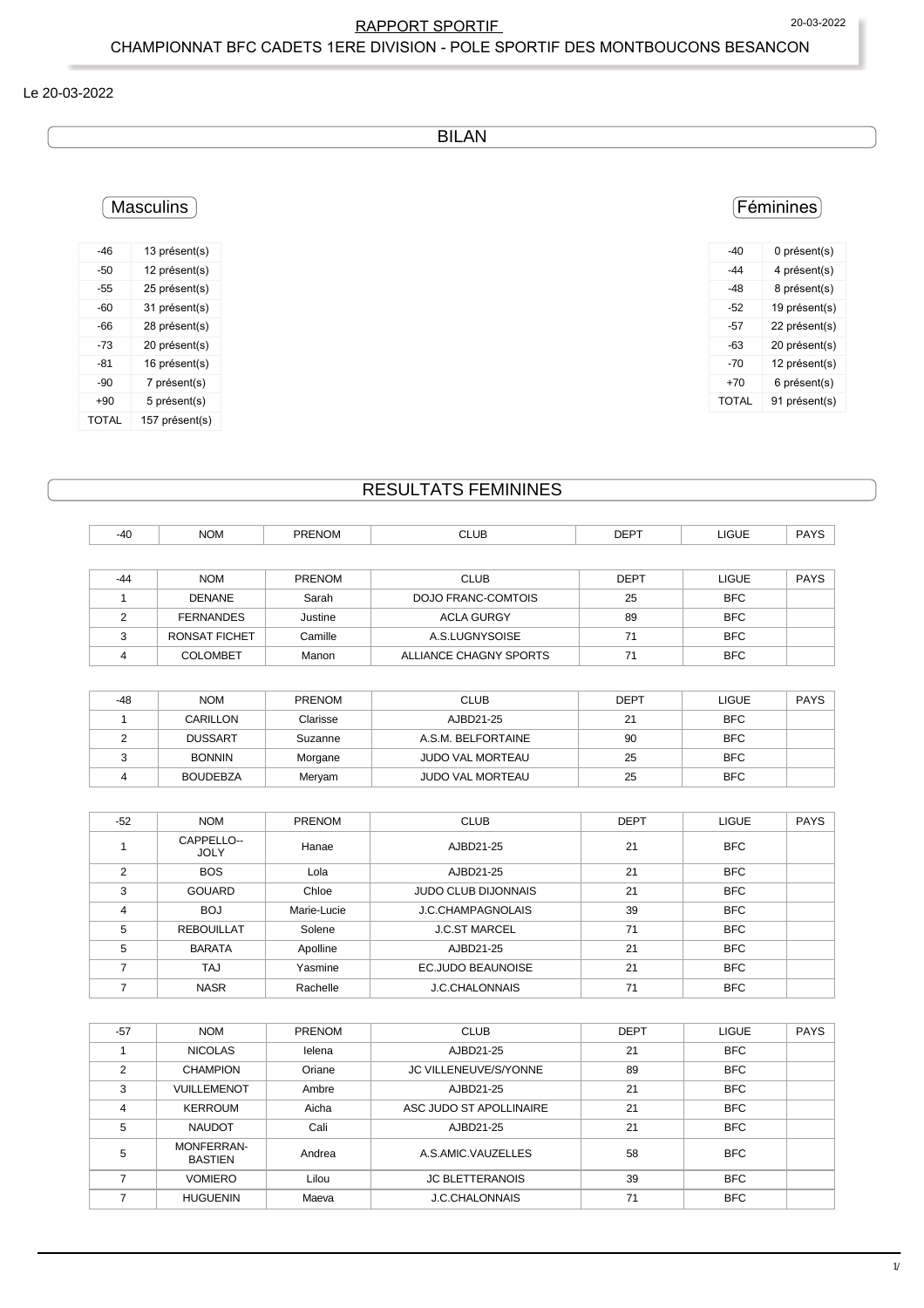#### 20-03-2022

### RAPPORT SPORTIF

#### CHAMPIONNAT BFC CADETS 1ERE DIVISION - POLE SPORTIF DES MONTBOUCONS BESANCON

| $-63$ | <b>NOM</b>        | <b>PRENOM</b> | <b>CLUB</b>                       | <b>DEPT</b> | <b>LIGUE</b> | <b>PAYS</b> |
|-------|-------------------|---------------|-----------------------------------|-------------|--------------|-------------|
|       | <b>IBOUROI</b>    | Rakhima       | <b>JUDO CLUB DIJONNAIS</b>        | 21          | <b>BFC</b>   |             |
| 2     | <b>DESBOIS</b>    | Lila-Louise   | <b>JUDO CLUB DIJONNAIS</b>        | 21          | <b>BFC</b>   |             |
| 3     | <b>IBOUROI</b>    | Rakina        | <b>JUDO CLUB DIJONNAIS</b>        | 21          | <b>BFC</b>   |             |
| 4     | <b>BOSC</b>       | Emma          | AJBD21-25                         | 21          | <b>BFC</b>   |             |
| 5     | LAUTISSIER        | Morgane       | JUDO CLUB DE MARSANNAY LA<br>COTE | 21          | <b>BFC</b>   |             |
| 5     | <b>ESCOUFFIER</b> | Julie         | A.S.AMIC.VAUZELLES                | 58          | <b>BFC</b>   |             |
|       | <b>DAVAL</b>      | Marine        | <b>JUDO CLUB AUDINCOURT</b>       | 25          | <b>BFC</b>   |             |
|       | <b>BERTACCO</b>   | Giorgia       | <b>JUDO CLUB AUDINCOURT</b>       | 25          | <b>BFC</b>   |             |

| $-70$ | <b>NOM</b>                         | <b>PRENOM</b> | <b>CLUB</b>                 | <b>DEPT</b> | <b>LIGUE</b> | <b>PAYS</b> |
|-------|------------------------------------|---------------|-----------------------------|-------------|--------------|-------------|
|       | <b>RAVIER</b>                      | Myriam        | AVENIR JUDO BASSIN LEDONIEN | 39          | <b>BFC</b>   |             |
| ◠     | <b>GUILLEMIN</b><br><b>LABORNE</b> | Marie         | AJBD21-25                   | 21          | <b>BFC</b>   |             |
| 3     | <b>GRIME</b>                       | Axelle        | A.S.M. BELFORTAINE          | 90          | <b>BFC</b>   |             |
| 4     | JEANNE-OZOUX                       | Thelore       | A.S.M. BELFORTAINE          | 90          | <b>BFC</b>   |             |
| 5     | <b>ROUGEOT</b>                     | Diestephanie  | J.C.CHAMPAGNOLAIS           | 39          | <b>BFC</b>   |             |
| 5     | <b>VIAUX</b>                       | Axelle        | <b>JUDO CLUB GYLOIS</b>     | 70          | <b>BFC</b>   |             |
|       | <b>MOSER</b>                       | Morgane       | <b>ACLA GURGY</b>           | 89          | <b>BFC</b>   |             |
|       | <b>PFHURTER</b>                    | Liana         | <b>JUDO CLUB DELLE</b>      | 90          | <b>BFC</b>   |             |

| $+70$ | <b>NOM</b>      | <b>PRENOM</b> | <b>CLUB</b>                | <b>DEPT</b> | LIGUE      | <b>PAYS</b> |
|-------|-----------------|---------------|----------------------------|-------------|------------|-------------|
|       | <b>VOUTEY</b>   | ∟ea           | AJBD21-25                  | 21          | <b>BFC</b> |             |
|       | <b>HERZOG</b>   | Leane         | AS ST LEGER JUDO           | 71          | <b>BFC</b> |             |
|       | <b>DESNOUES</b> | Lucine        | <b>JUDO CLUB GYLOIS</b>    | 70          | <b>BFC</b> |             |
|       | MEZIERE         | Dina          | <b>JUDO CLUB CHEMAUDIN</b> | 25          | <b>BFC</b> |             |

# **RESULTATS MASCULINS**

| $-46$          | <b>NOM</b>     | <b>PRENOM</b> | <b>CLUB</b>            | <b>DEPT</b> | <b>LIGUE</b> | <b>PAYS</b> |
|----------------|----------------|---------------|------------------------|-------------|--------------|-------------|
|                | <b>PONCET</b>  | Antonin       | AJBD21-25              | 21          | <b>BFC</b>   |             |
| $\mathfrak{p}$ | <b>GARRET</b>  | Erwan         | S.O. LA DENFERT        | 90          | <b>BFC</b>   |             |
| 3              | <b>CHAUVIN</b> | Timeo         | AJBD21-25              | 21          | <b>BFC</b>   |             |
| 4              | <b>DURY</b>    | Mathieu       | <b>J.C.ST MARCEL</b>   | 71          | <b>BFC</b>   |             |
| 5              | <b>LEFEVRE</b> | Paul          | J.C.DECIZOIS           | 58          | <b>BFC</b>   |             |
| 5              | <b>COINTOT</b> | Luca          | AJBD21-25              | 21          | <b>BFC</b>   |             |
|                | <b>HUGOO</b>   | Mathis        | <b>JUDO FONTAINOIS</b> | 21          | <b>BFC</b>   |             |
|                | <b>PIOCHE</b>  | llan          | AJBD21-25              | 21          | <b>BFC</b>   |             |

| -50           | <b>NOM</b>     | <b>PRENOM</b> | <b>CLUB</b>                 | <b>DEPT</b> | <b>LIGUE</b> | <b>PAYS</b> |
|---------------|----------------|---------------|-----------------------------|-------------|--------------|-------------|
|               | <b>ROPARS</b>  | Milo          | AJBD21-25                   | 21          | <b>BFC</b>   |             |
| $\mathcal{P}$ | <b>DHIVERT</b> | Quentin       | AJBD21-25                   | 21          | <b>BFC</b>   |             |
| 3             | <b>GAUDET</b>  | Timothee      | <b>JUDO CLUB BELLENEUVE</b> | 21          | <b>BFC</b>   |             |
| 4             | <b>PARIS</b>   | Nathan        | JC VILLENEUVE/S/YONNE       | 89          | <b>BFC</b>   |             |
| 5             | <b>MONACER</b> | Ismael        | DOJO COTE D ORIEN           | 21          | <b>BFC</b>   |             |
| 5             | ZAIANE         | Maxime        | A.S.AMIC.VAUZELLES          | 58          | <b>BFC</b>   |             |
|               | <b>ROCHES</b>  | Matheo        | AJBD21-25                   | 21          | <b>BFC</b>   |             |
|               | <b>DAUBIE</b>  | Morgan        | <b>JUDO CLUB GYLOIS</b>     | 70          | <b>BFC</b>   |             |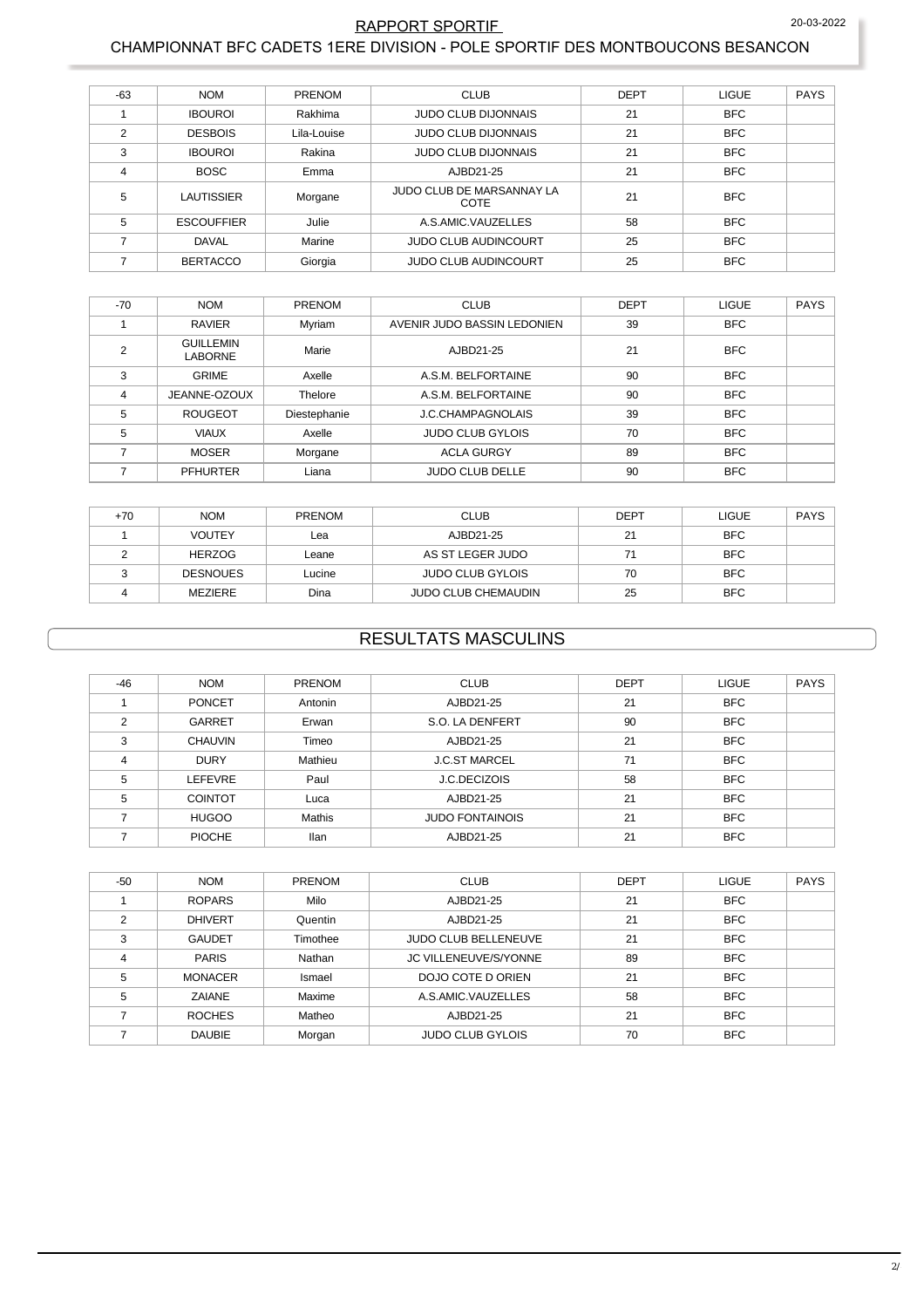# RAPPORT SPORTIF 20-03-2022

#### CHAMPIONNAT BFC CADETS 1ERE DIVISION - POLE SPORTIF DES MONTBOUCONS BESANCON

| $-55$          | <b>NOM</b>              | <b>PRENOM</b> | <b>CLUB</b>                | <b>DEPT</b> | <b>LIGUE</b> | <b>PAYS</b> |
|----------------|-------------------------|---------------|----------------------------|-------------|--------------|-------------|
|                | <b>ABDOULMOUSLIMOV</b>  | Ayoub         | DOJO COTE D ORIEN          | 21          | <b>BFC</b>   |             |
| $\mathfrak{p}$ | <b>BEN SALAH</b>        | Magdine       | AJBD21-25                  | 21          | <b>BFC</b>   |             |
| 3              | <b>NOIRBUSSON</b>       | Nolhan        | AJBD21-25                  | 21          | <b>BFC</b>   |             |
| $\overline{4}$ | <b>COUTIN</b>           | Avel          | AJBD21-25                  | 21          | <b>BFC</b>   |             |
| 5              | <b>CIVELLI</b>          | Robin         | <b>J.C.CHALONNAIS</b>      | 71          | <b>BFC</b>   |             |
| 5              | <b>HASSOUT</b>          | Mohamed       | <b>JUDO CLUB CLEMENTIN</b> | 89          | <b>BFC</b>   |             |
|                | <b>CAIREY REMONAY</b>   | Lucas         | <b>JUDO VAL MORTEAU</b>    | 25          | <b>BFC</b>   |             |
|                | <b>BALMEUR HERITIER</b> | Yanis         | <b>JUDO CLUB GYLOIS</b>    | 70          | <b>BFC</b>   |             |

| $-60$ | <b>NOM</b>     | <b>PRENOM</b> | <b>CLUB</b>                 | <b>DEPT</b> | <b>LIGUE</b> | <b>PAYS</b> |
|-------|----------------|---------------|-----------------------------|-------------|--------------|-------------|
|       | <b>BENISID</b> | Yanis         | AJBD21-25                   | 21          | <b>BFC</b>   |             |
| C     | <b>VILARET</b> | <b>Ilan</b>   | PAYS MONTBELIARD JUDO       | 25          | <b>BFC</b>   |             |
| 3     | <b>MOREAU</b>  | Alessio       | <b>JUDO CLUB AUDINCOURT</b> | 25          | <b>BFC</b>   |             |
| 4     | EL MOUBARIKIM  | Yanis         | <b>JUDO CLUB AUDINCOURT</b> | 25          | <b>BFC</b>   |             |
| 5     | <b>ROJAS</b>   | Hugo          | AJBD21-25                   | 21          | <b>BFC</b>   |             |
| 5     | <b>SINGIER</b> | Charlelie     | PAYS MONTBELIARD JUDO       | 25          | <b>BFC</b>   |             |
|       | DELHUMEAU      | Marc          | <b>J.C.CHALONNAIS</b>       | 71          | <b>BFC</b>   |             |
|       | <b>DESA</b>    | Alexandre     | S.O. LA DENFERT             | 90          | <b>BFC</b>   |             |

| $-66$ | <b>NOM</b>       | <b>PRENOM</b> | <b>CLUB</b>               | <b>DEPT</b> | <b>LIGUE</b> | <b>PAYS</b> |
|-------|------------------|---------------|---------------------------|-------------|--------------|-------------|
|       | <b>VOCINO</b>    | Vincent       | PAYS MONTBELIARD JUDO     | 25          | <b>BFC</b>   |             |
| C     | <b>IBRAHIMI</b>  | Salim         | PAYS MONTBELIARD JUDO     | 25          | <b>BFC</b>   |             |
| 3     | <b>ROSSEL</b>    | Frederic      | PAYS MONTBELIARD JUDO     | 25          | <b>BFC</b>   |             |
| 4     | <b>BORDIN</b>    | Mathis        | <b>BUDOKAN CHALONNAIS</b> | 71          | <b>BFC</b>   |             |
| 5     | <b>VISTOT</b>    | Kolin         | S.O. LA DENFERT           | 90          | <b>BFC</b>   |             |
| 5     | <b>PIDANCIER</b> | Baptiste      | AJBD21-25                 | 21          | <b>BFC</b>   |             |
|       | <b>BUORO</b>     | Marius        | AJBD21-25                 | 21          | <b>BFC</b>   |             |
|       | <b>NGAMBA</b>    | Maxence       | AJBD21-25                 | 21          | <b>BFC</b>   |             |

| $-73$ | <b>NOM</b>                           | PRENOM              | <b>CLUB</b>               | <b>DEPT</b> | <b>LIGUE</b> | <b>PAYS</b> |
|-------|--------------------------------------|---------------------|---------------------------|-------------|--------------|-------------|
|       | PIEJAK                               | Anthony             | ALLIANCE DOJO 71          | 71          | <b>BFC</b>   |             |
| ◠     | <b>CORDANI</b>                       | Teo                 | A.S.M. BELFORTAINE        | 90          | <b>BFC</b>   |             |
| 3     | <b>MAHON</b>                         | Melvyn              | AJBD21-25                 | 21          | <b>BFC</b>   |             |
| 4     | <b>CHOLLEY</b>                       | Samuel              | <b>JUDO CLUB GYLOIS</b>   | 70          | <b>BFC</b>   |             |
| 5     | <b>BOUBACAR</b><br><b>MAINASSARA</b> | Boubacar<br>Yacouba | PROMO SPORTS BESANCON     | 25          | <b>BFC</b>   |             |
| 5     | <b>GUILLERAND</b>                    | Mathis              | <b>DOJO NIVERNAIS</b>     | 58          | <b>BFC</b>   |             |
|       | <b>BOUDOT</b>                        | Jean                | <b>JUDO CLUB DE RULLY</b> | 71          | <b>BFC</b>   |             |
|       | <b>BOULEY</b>                        | Mateo               | <b>JUDO CLUB DE RULLY</b> | 71          | <b>BFC</b>   |             |

| $-81$ | <b>NOM</b>        | <b>PRENOM</b> | <b>CLUB</b>                 | <b>DEPT</b> | <b>LIGUE</b> | <b>PAYS</b> |
|-------|-------------------|---------------|-----------------------------|-------------|--------------|-------------|
|       | <b>WILLEMIN</b>   | Alix          | AJBD21-25                   | 21          | <b>BFC</b>   |             |
|       | <b>OUSALEM</b>    | <b>Billal</b> | <b>JUDO CLUB CLEMENTIN</b>  | 89          | <b>BFC</b>   |             |
|       | <b>RICHARDOT</b>  | Pierre        | S.O. LA DENFERT             | 90          | <b>BFC</b>   |             |
|       | <b>KEDJOUAL</b>   | Yassine       | PAYS MONTBELIARD JUDO       | 25          | <b>BFC</b>   |             |
| 5     | <b>BOUSSAHA</b>   | Adem          | PAYS MONTBELIARD JUDO       | 25          | <b>BFC</b>   |             |
| 5     | <b>DIDIOT</b>     | Gaspard       | <b>JUDO KWAI MORVILLARS</b> | 90          | <b>BFC</b>   |             |
|       | <b>IRISKHANOV</b> | Khizir        | <b>DOJO NIVERNAIS</b>       | 58          | <b>BFC</b>   |             |
|       | <b>HERRGOTT</b>   | Hugo          | AJBD21-25                   | 21          | <b>BFC</b>   |             |

| $-90$ | <b>NOM</b>  | PRENOM  | <b>CLUB</b>                 | <b>DEPT</b> | <b>LIGUE</b> | <b>PAYS</b> |
|-------|-------------|---------|-----------------------------|-------------|--------------|-------------|
|       | LAMBELIN    | Adam    | <b>JUDO CLUB CHAMPAGNEY</b> | 70          | <b>BFC</b>   |             |
|       | RENARD      | Maxence | <b>JUDO CLUB PARON</b>      | 89          | <b>BFC</b>   |             |
|       | <b>PAUL</b> | Alexis  | <b>JUDO CLUB DOLOIS</b>     | 39          | <b>BFC</b>   |             |
|       | MARZOLO     | Nathan  | ALLIANCE CHAGNY SPORTS      |             | <b>BFC</b>   |             |